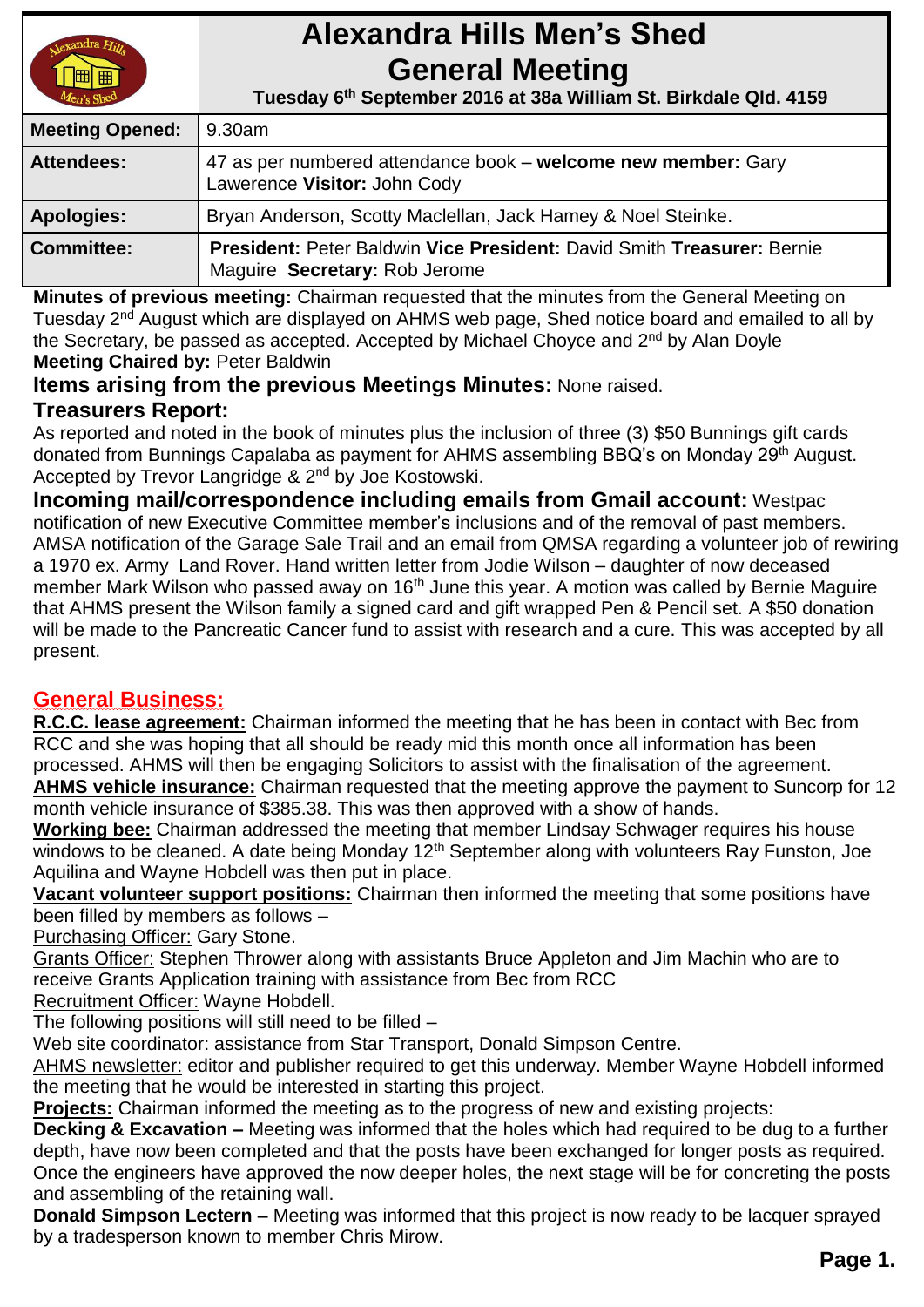**RSL Shield –** Meeting was also informed that this project is also ready for lacquer spraying by same. **AHMS flag pole –** Treasure was invited to inform the meeting as to the nature of this project.

Due to significant and noticeable rust on the flag pole, and as a date yet to be determined, the pole will be lowered to ground level for necessary refurbishment. All items required will be purchased from a Ships Chandlery by member Brian Beveridge.

**ZONTA Club –** member Lou Wolf was invited to inform the meeting of the progress of this project. This organisation is very pleased with the cut-outs and with the support AHMS has given. An invoice for any outstanding costs was requested by ZONTA Club of which member Lou wolf has emailed to them. ZONTA Club has also extended an invitation to AHMS to attend a morning tea hosted by them at a date to yet be decided on.

**Train Set Lay Out -** Meeting was informed that although the Project Mgr. Noel Steinke was not present, he had informed the Chairman prior to the meeting, that left over foam from the wings Over Redlands Project, would be utilized for landscaping – hills etc.

**Bunnings BBQ's:** Meeting was asked for volunteers for this & next Thursday's BBQ'. Names taken by Secretary and were added to roster sheets on hand. Meeting was also informed that the BBQ gazebo has needed to be tied down more securely at times of severe wind. Several ideas were put forward regarding this with the outcome that common sense be used at the required time. Secretary informed the meeting that Bunnings Capalaba now require a quarterly letter for BBQ requests.

## **New Business:**

**AMSA Constitution Draft:** With reference to this item which was part of the agenda that had been emailed out to all members, the meeting was asked if anyone had any questions or concerns at this stage. There were no questions from the floor.

**Fund raising for Christmas Party:** the following members now make up this committee: David Smith, Wayne Hobdell, Lindsay Schwager & Gary Stone. As there are just three (3) Social Meeting BBQ's left prior to the December party, and that this is the only interclub fund raising event and at \$2.00/sausage, bread, onions & sauce, this may not be enough to cover all costs. Therefore, it has been decided that a fee of \$5 may need to be charged per person.

**Birkdale Optical:** Member Lou Wolf informed the meeting that he will be requesting Dr. Martin McKeena to hold a presentation on the importance of eye check-ups at our next Social Meeting on Tuesday 20<sup>th</sup> September.

# **Open Forum:**

**Target Shooting:** member Chris Mirow did a presentation on the his target shooting revolvers of which at least fifteen (15) members present, were enthusiastic to be involved in attending a day at the Belmont Target Range. Chris will advise all members via the Secretary of dates available.

**Friday Arvo Social get together:** Vice President David Smith informed the meeting that Friday 23<sup>rd</sup> of September has been set as the next Arvo Social Get Together Day.

**General Meeting prize draw:** Chairman started the programme for determining the winner of AHMS random number prize draw. With the winning number 25 against his name was member Larry White, who was promptly awarded his prize of the \$50.00 Bunnings Gift Card.

**AHMS book library:** member Alan Perkins informed the meeting that he has been busy organising the library of books as stored in the lower section of the Social Hall. There were several ideas put forward as to who should receive any excess books with the final suggestion being agreed upon that member Steve Devenport who is involved with the organisation "Making a Difference Brisbane".

**Items missing/stolen:** regrettably, members Alan Perkins and Bernie Maguire reported that the following items have gone missing/stolen: 1 x 15amp female plug- removed from lead, 1 x stainless steel rule and various router pieces.

**Workshop Cleanliness:** Treasurer Bernie Maguire reminded members that after the use equipment in the workshop, all mess must be cleaned up "Safety and Cleanliness in The Workshop is Paramount". **"Living Room" TV programme:** member Gary Lawerence informed the meeting that a programme on Friday Nights at 7.30pm on Channel 10 called The Living Room, has had episodes on Men's Sheds. **Carbatec Quote:** member Dave Butcher informed the meeting that he has received a quote from Carbatec dated 2-9-16 for a Dove Tail Router Super Jig model 526. This quote handed to Jim Machin. **Grants Items:** grants committee member Jim Machin informed the meeting that he will be putting a list of items on the noticeboard that need to be purchased of which can be covered by grants. **Page 2.**